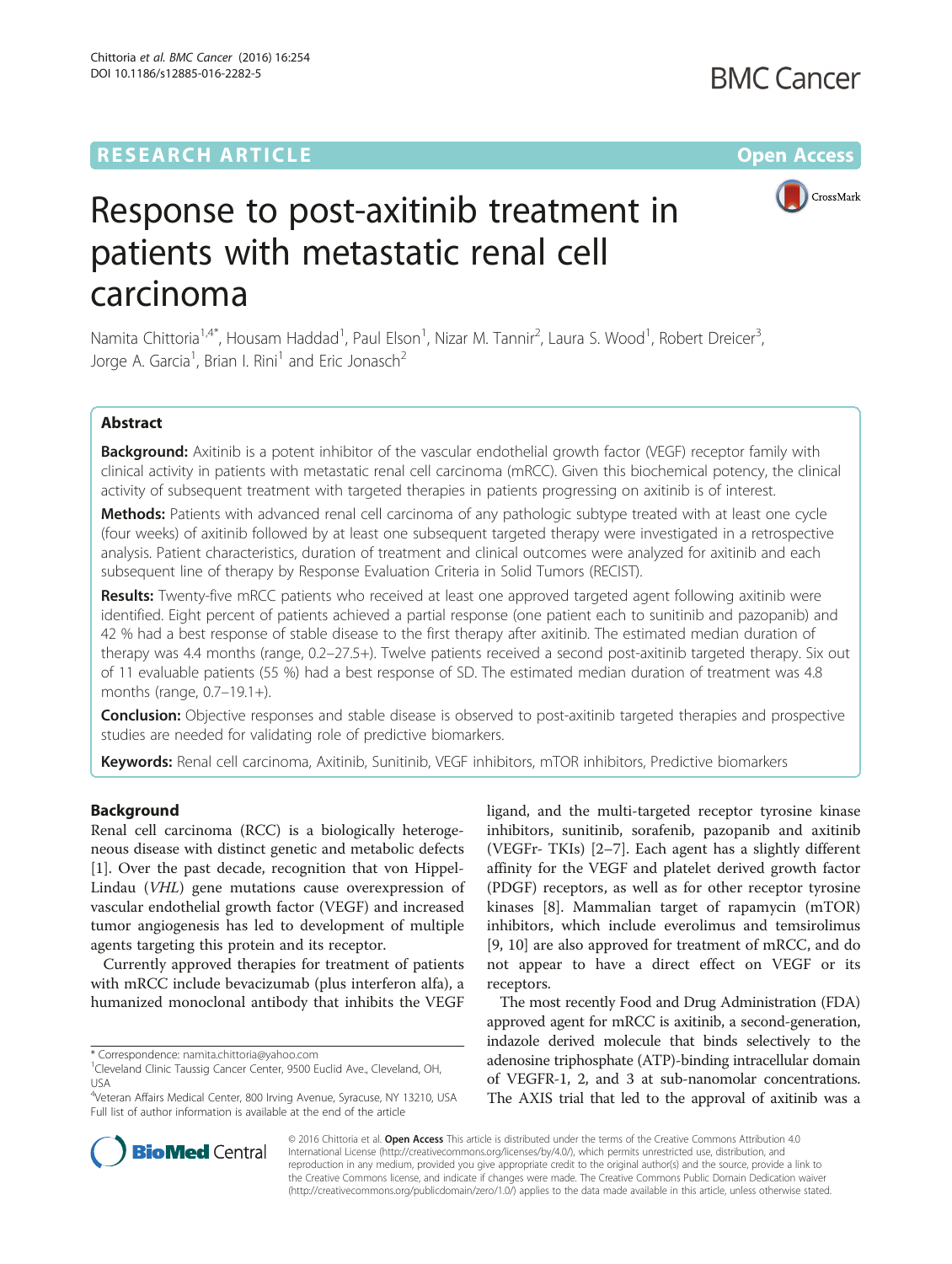phase 3, randomized controlled study comparing two VEGFr TKIs, axitinib and sorafenib, in patients whose disease progressed on initial systemic therapy [\[7](#page-5-0)]. Patients in each treatment arm had received first-line treatment with sunitinib (54 %), cytokines (35 %), bevacizumab (8 %), or temsirolimus (3 %). In the overall population, patients treated with axitinib experienced a significantly longer median progression free survival (PFS) than patients treated with sorafenib (6.7 vs. 4.7 months;  $P < 0.0001$ ). Secondary endpoints included overall response rate (ORR), overall survival (OS), and safety and tolerability. ORR was 19.4 % (95 % Cl 15.4–23.9 %) versus 9.4 % (95 % CI 6.6–12.9 %) for axitinib and sorafenib, respectively. In the sub-group of sunitinib-refractory patients, median PFS was 4.8 months for patients treated with second-line axitinib and 3.4 months for patients treated with second-line sorafenib  $(P = 0.0107)$ . In the subgroup of cytokine-refractory patients, median PFS was 12.1 months for patients treated with second-line axitinib and 6.5months for patients treated with second-line sorafenib  $(P < 0.0001)$  [[11](#page-6-0)]. The longer median PFS values observed in cytokine-refractory patients relative to sunitinib-refractory patients points to partial cross-resistance with sequential VEGF-targeted therapy [\[11\]](#page-6-0). This suggests that targeting of the same pathway with sequential VEGFr-TKI therapy may follow a law of diminishing returns due to unknown mechanisms of increasing resistance [\[12\]](#page-6-0).

Knowing that axitinib is the most biochemically potent of the approved VEGFr inhibitors, and that there is possibility of cross-resistance with sequential VEGF-targeting therapy, the response to therapy after progressing on axitinib is of clinical interest.

A retrospective review of patients from the Cleveland Clinic Taussig Cancer Center (CCF) and MD Anderson Cancer Center (MDACC) was thus undertaken to characterize and evaluate the response to subsequent systemic therapy in patients who had progressed on axitinib.

# Methods

#### Study design and patient characteristics

Patients from CCF or MDACC were identified through prospectively maintained databases and included in the study, which was approved by Cleveland Clinic and UT MD Anderson institutional review board. The initial criteria for case identification included a diagnosis of metastatic RCC of any pathologic subtype and treatment with at least one cycle (four weeks) of axitinib. Eightyone patients treated with axitinib between November 2003 and August 2010 were initially identified; 25 patients (17 (68 %) from CCF and 8 (32 %) from MDACC) received at least one approved targeted agent following axitinib and were included in this analysis. The remaining patients were excluded due to ≤ 4 weeks on axitinib ( $n = 3$ ), ongoing axitinib therapy ( $n = 16$ ), lack of subsequent systemic therapy  $(n = 13)$ , lost to follow up  $(n = 11)$ , receiving non targeted or investigational agents post-axitinib  $(n = 11)$  or were not evaluable  $(n = 2)$ . All patients were enrolled in axitinib clinical trials given that axitinib therapy pre-dated FDA approval.

Data collection was performed via retrospective review of each patient's medical record and recorded on a spreadsheet standardized between the two centers. Patient characteristics, duration of treatment and clinical outcomes were analyzed for axitinib and each subsequent line of therapy. Objective response was defined according to RECIST version 1.0. All imaging studies were done at MDACC or CCF and response was evaluated by treating physicians at each institute. There was no centralized review of the radiological findings. Response beyond the second subsequent therapy was not evaluated because of lack of sufficient data.

# Statistical analyses

Categorical data were summarized as frequency counts and percentages and measured data by medians and ranges. The Kaplan Meier method was used to summarize the duration of subsequent treatments since some patients were still receiving therapy at the time of analysis. The Wilcoxon signed rank test was used to compare treatment duration with axitinib to the duration on subsequent therapy in patients with complete data. Data analysis was conducted using SAS version 9.2 (SAS Inc., Cary NC)

#### Results

#### Patient characteristics

Twenty-five patients (17 (68 %) from CCF and 8 (32 %) from MDACC) received at least one approved targeted agent following axitinib and were included in this analysis. Patient characteristics at the start of axitinib were typical of an advanced RCC population and included 72 % male, median age 59 (range, 44–78); 96 % clear cell; 92 % prior nephrectomy; 72 % previously-treated. Patients had favorable (30 %) or intermediate (65 %) risk disease based on Heng criteria [\[13](#page-6-0)]. The overall RECIST-defined objective response rate to axitinib was 56 % (one complete and 13 partial response) and the median duration of treatment with axitinib was 11.2 months (range, 1.1–90) (Table [1](#page-2-0)).

#### Response to first subsequent therapy post axitinib

Following axitinib therapy, patients were treated with VEGF receptor inhibitors ( $n = 18$ ) or mTOR inhibitors ( $n = 7$ ). Overall, 8 % of patients achieved a partial response (one patient each to sunitinib and pazopanib) and 42 % had a best response of stable disease (nine patients to VEGF receptor inhibitors and four patients to mTOR inhibitors). The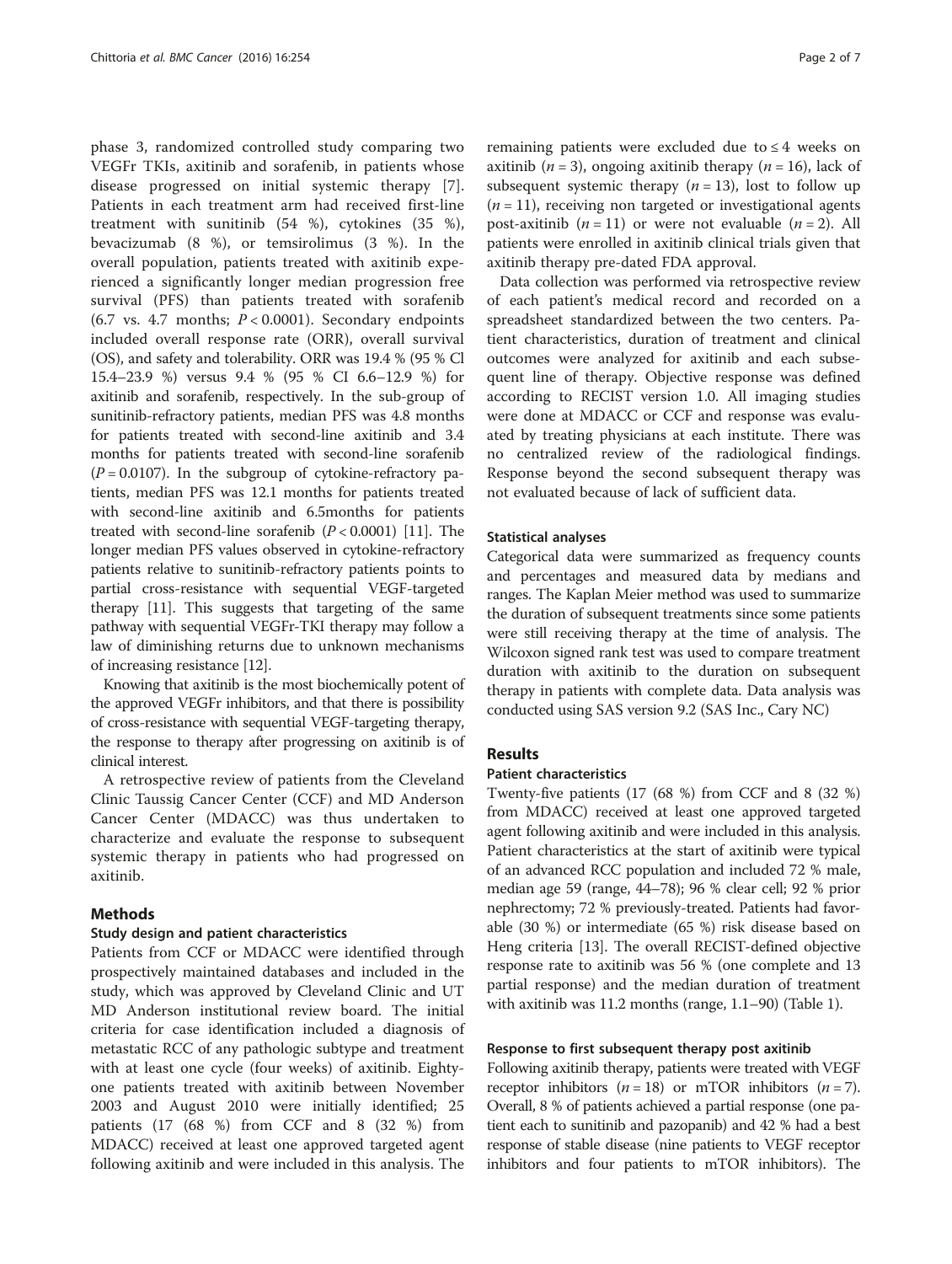<span id="page-2-0"></span>Table 1 Patient characteristics and clinical outcomes to axitinib

| Characteristic                                    | N (%)           |
|---------------------------------------------------|-----------------|
| Gender                                            |                 |
| Male                                              | 18 (72 %)       |
| Female                                            | 7 (28 %)        |
| Age at Start of Axitinib (years) <sup>a</sup>     |                 |
| Median (range)                                    | 59 (44-78)      |
| Histology                                         |                 |
| Clear cell                                        | 24 (96 %)       |
| Unclassified                                      | 1(4%            |
| Prior Nephrectomy                                 |                 |
| Νo                                                | 2(8%)           |
| Yes                                               | 23 (92 %)       |
| Prior Systemic Treatment                          |                 |
| No                                                | 7 (28 %)        |
| Yes                                               | 18 (72 %)       |
| IFN and/or IL-2                                   | 11 (44 %)       |
| Sorafenib                                         | 9(36%)          |
| Sunitinib                                         | 6 (24 %)        |
| Temsirolimus                                      | 1(4%            |
| Bevacizumab                                       | 1(3%)           |
| Otherb                                            | 4 (16 %)        |
| Interval from Dx of Mets to Axitinib <sup>a</sup> |                 |
| Median in months (range)                          | 20.1 (0.2-49.9) |
| ECOG PS                                           |                 |
| 0                                                 | 7 (28 %)        |
| 1                                                 | 18 (72 %)       |
| Heng Risk Group <sup>c</sup>                      |                 |
| Favorable                                         | 7 (30 %)        |
| Intermediate                                      | 15 (65 %)       |
| Unfavorable                                       | 1(4%            |
| Sites of Metastatic Disease                       |                 |
| Lung                                              | 20 (80 %)       |
| Lymph nodes                                       | 13 (52 %)       |
| Bone                                              | 6 (24 %)        |
| Liver                                             | 5 (20 %)        |
| Adrenal                                           | 5 (20 %)        |
| Pancreas                                          | 4 (16 %)        |
| Brain                                             | 2 (8 %)         |
| Other <sup>d</sup>                                | 12 (48 %)       |
| Best Response to axitinib                         |                 |
| <b>CR</b>                                         | 1(4%            |
| PR                                                | 13 (52 %)       |
| SD                                                | 10 (40 %)       |
| PD                                                | 1(4%            |
|                                                   |                 |

|             | <b>Table 1</b> Patient characteristics and clinical outcomes to axitinib |  |  |  |
|-------------|--------------------------------------------------------------------------|--|--|--|
| (Continued) |                                                                          |  |  |  |

| Reason Axitinib Stopped              |                  |
|--------------------------------------|------------------|
| PD.                                  | 21 (84 %)        |
| Toxicity                             | 4 (16 %)         |
| Duration of Treatment                |                  |
| Median in months (range)             | $11.2(1.1-90.0)$ |
| <sup>a</sup> missing for one patient |                  |

 $<sup>b</sup>$ alone or in combination: thalidomide (n = 3); gemcitabine,5-FU, ABX-EGF,</sup> capecitabine, lenalidomide, suramin, vinblastine ( $n = 1$  each)

missing for two patients

<sup>d</sup>kidney/renal bed (n = 5); pleura (n = 4); abdominal wall, muscle, omentum, pelvic mass, retroperitoneum, soft tissue ( $n = 1$  each)

estimated median duration of subsequent therapy was 4.4 months (range, 0.2–27.5+) (Table [2](#page-3-0)).

The response to first subsequent therapy was evaluated in the subgroup of patients who had received axitinib as second-line or later therapy (72 %, 18/25) and in patients who had received no therapy prior to axitinib (28 %, 7/25). Ten patients (55 %) had a best response of stable disease in the group of patients who had received axitinib as second-line or later therapy as compared to three (42 %) in the latter group. One patient achieved partial response in both groups (Table [3\)](#page-4-0).

#### Response to second subsequent therapy post axitinib

Eleven of twelve patients who received a second postaxitinib targeted therapy were treated with VEGF receptor inhibitors  $(n = 3)$  or mTOR inhibitors  $(n = 8)$ . No partial responses were observed. However, six of 11 evaluable patients (55 %) had a best response of SD to mTOR inhibitors. The estimated median duration of treatment was 4.8 months (range, 0.7–19.1+).

Patient response to subsequent therapy was generally less favorable than the response to axitinib. This was true also for four patients who discontinued axitinib due to toxicity and not due to progressive disease. Among 13 evaluable patients who achieved a CR or PR on axitinib, only 2 (15 %) achieved a PR on their next systemic therapy, 7 (54 %) had a best response of stable disease, and 4 (31 %) progressed.

Further, Fig. [1](#page-5-0) delineates two populations The majority of the 14 patients who had a prolonged response to axitinib had brief responses (<3 months) to subsequent therapies; however seven patients (28 %) remained on their first post-axitinib therapy longer than on axitinib. Despite this, the overall duration of axitinib treatment was longer as compared to subsequent therapy (median 11.2 versus 4.4 months,  $p = 0.04$ ). All of these seven patients had clear cell RCC without sarcomatoid features and six of these seven patients received sunitinib or pazopanib as first subsequent therapy and only one received temsirolimus.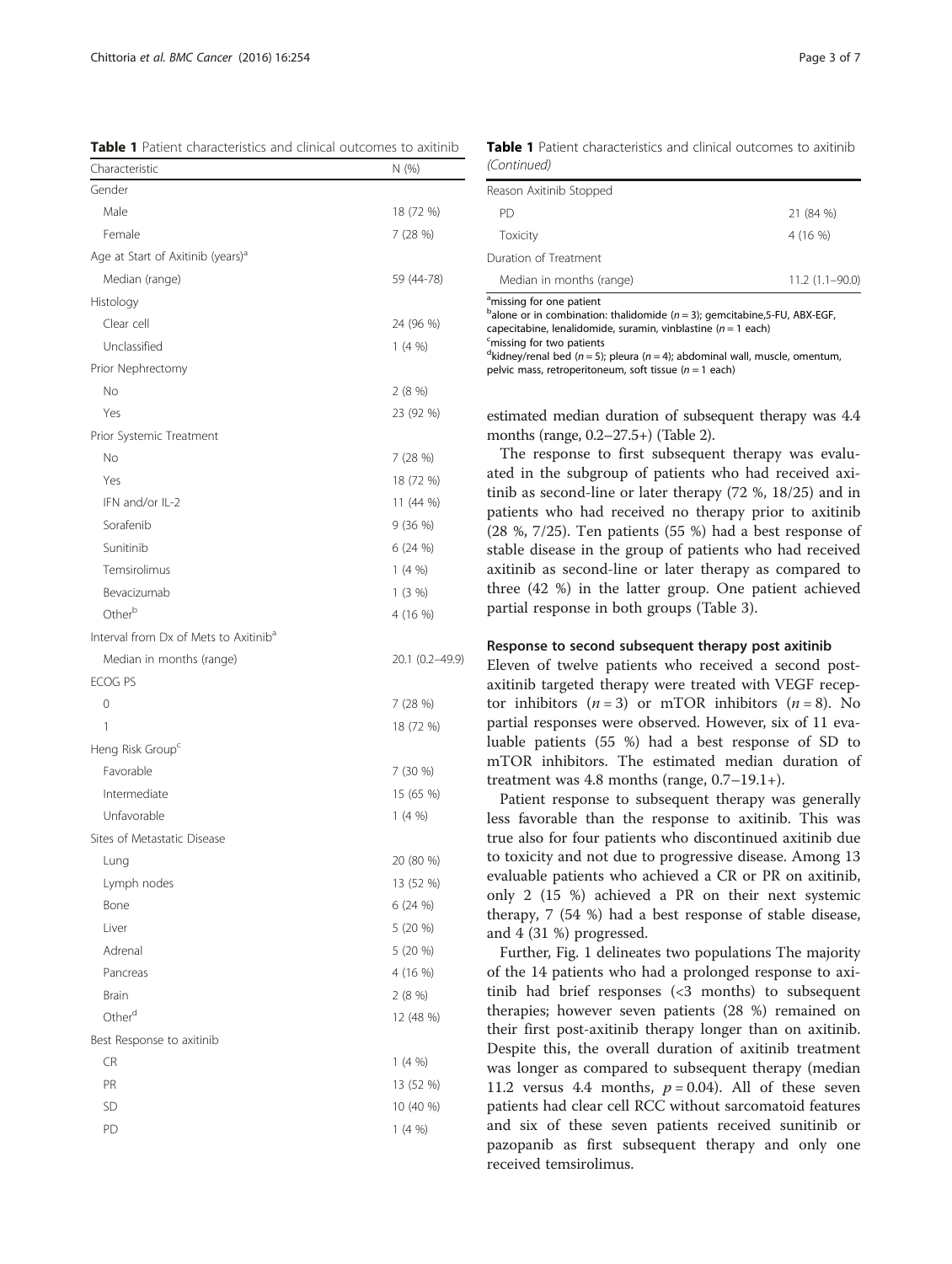<span id="page-3-0"></span>Table 2 Patient characteristics and clinical outcomes to post-axitinib systemic therapy

| Factor                                                                                       | First post-axitinib therapy<br>$(n = 25)$ | Second post-axitinib therapy<br>$(n = 12)$ |
|----------------------------------------------------------------------------------------------|-------------------------------------------|--------------------------------------------|
| Interval from End of Axitinib Therapy to Start of Current Therapy<br>Median in weeks (range) | 2.0 $(0-41.7)^{a}$                        | 37.4 (2.6-93.0)                            |
| Treatment                                                                                    | N (%)                                     | N (%)                                      |
| VEGF inhibitors                                                                              | 18 (72 %)                                 | 3 (25 %)                                   |
| Sunitinib                                                                                    | 8 (32 %)                                  | $-0-$                                      |
| Pazopanib                                                                                    | 6 (24 %)                                  | 1(8%                                       |
| Bevacizumab                                                                                  | 4 (16 %)                                  | 2(17%)                                     |
| mTOR inhibitors                                                                              | 7 (28 %)                                  | 8 (67 %)                                   |
| Everolimus                                                                                   | 5 (20 %)                                  | 5 (42 %)                                   |
| Temsirolimus                                                                                 | 2(8%)                                     | 3 (25 %)                                   |
| Other                                                                                        | $-0-$                                     | 1 $(8\%)^b$                                |
| ECOG PS                                                                                      |                                           |                                            |
| $\circ$                                                                                      | 3 (13 %)                                  | 2(17%)                                     |
| 1                                                                                            | 19 (79 %)                                 | 9 (75 %)                                   |
| $\overline{2}$                                                                               | $2(8\%)^a$                                | 1(8%                                       |
| Heng Risk Group                                                                              |                                           |                                            |
| Favorable                                                                                    | 9(41%                                     | $3(30\%)$                                  |
| Intermediate                                                                                 | 12 (55 %)                                 | 6 (60 %)                                   |
| Unfavorable                                                                                  | $1(5\%)^c$                                | 1 $(10\%)^d$                               |
| Best Response                                                                                |                                           |                                            |
| PD                                                                                           | 2(8%)                                     | $-0-$                                      |
| SD                                                                                           | 13 (42 %)                                 | 6 (55 %)                                   |
| PD                                                                                           | 7 (28 %)                                  | 4 (36 %)                                   |
| Not evaluable                                                                                | 3 (12 %)                                  | 1(9%) <sup>a</sup>                         |
| Reason Treatment Stopped                                                                     |                                           |                                            |
| PD/Death                                                                                     | 17 (68 %)                                 | 6 (54 %)                                   |
| Toxicity                                                                                     | 4 (16 %)                                  | 2(18%)                                     |
| Treatment ongoing                                                                            | 4 (16 %)                                  | 3 (27 %)                                   |
| Duration of Treatment (subsequent therapy)<br>Median in months (range)                       | 4.4 $(0.2 - 27.5 +)^a$                    | 4.8 $(0.7-19.1+)$ <sup>a</sup>             |

<sup>a</sup>missing for one patient

b MK2206

<sup>c</sup>missing for three patients d<sub>missing</sub> for two patients

# **Discussion**

The standard of care in metastatic RCC is the empiric and sequential use of systemic therapies, most of which target VEGF. Previous retrospective and prospective evidence points to lack of complete cross-resistance to sequential VEGF-targeting therapies [\[14](#page-6-0), [15](#page-6-0)], although in general the clinical activity decreases with drugs given later in the sequence. The reasons for development of resistance to initial therapy and factors affecting response to subsequent therapy are not well understood at present. The present analysis demonstrates that clinical responses (objective partial responses and stable disease) are possible if VEGF receptor inhibitors are given after

axitinib, although in general the activity of subsequent therapy is less than that observed with axitinib.

It has been hypothesized that residual VEGF signaling after VEGF-targeted therapy could account for the activity of VEGF-targeted agents in this setting. Given the increased biochemical potency of axitinib, it was hypothesized that therapy (specifically VEGF-targeted therapy) after axitinib treatment may not result in clinical benefit. Our retrospective data suggests that clinical effect is seen in patients with metastatic RCC who receive systemic therapy after axitinib, not only as second but also as third line. Two thirds of our patients had received systemic therapy prior to axitinib and we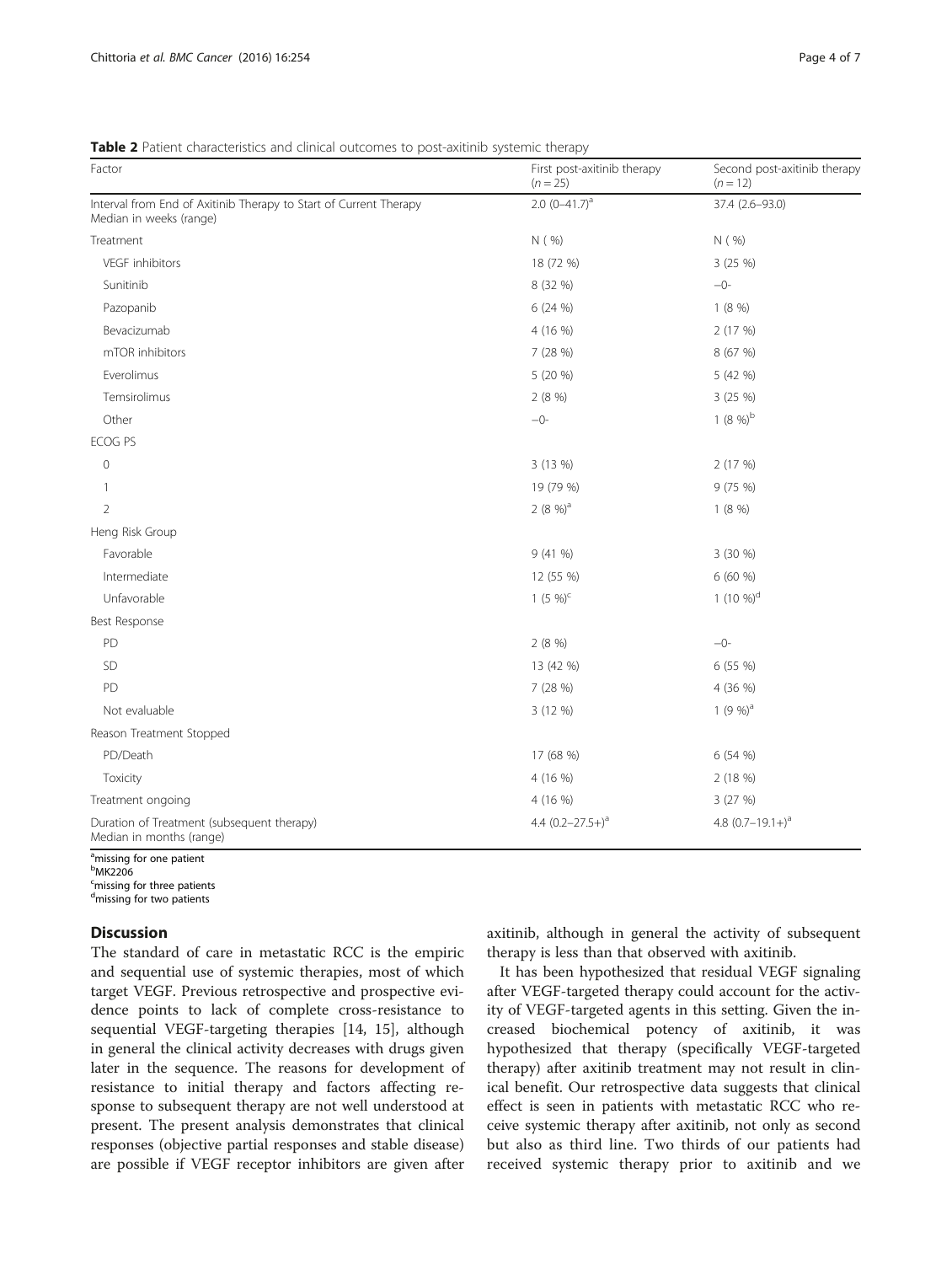| Patient<br>ID  | Therapies prior to Axitinib                                                            | Duration of<br>axitinib treatment<br>(mon) | Best<br>response to<br>Axitinib | Reason for                  | Interval from End of Subsequent<br>discontinuation Axitinib Therapy to<br>Start of Subsequent<br>Therapy (weeks) | therapy 1       | Best<br>response |
|----------------|----------------------------------------------------------------------------------------|--------------------------------------------|---------------------------------|-----------------------------|------------------------------------------------------------------------------------------------------------------|-----------------|------------------|
| $\mathbf{1}$   | IL-2 plus IFN                                                                          | 18                                         | PR                              | PD                          | 28                                                                                                               | Sunitinib       | PR               |
| $\overline{2}$ | IL-2 plus IFN                                                                          | 90                                         | PR                              | PD                          | $\mathbf{1}$                                                                                                     | Bevacizumab     | SD               |
| 3              | IL-2 plus IFN                                                                          | 24                                         | SD                              | PD                          | 41                                                                                                               | Sunitinib       | Not<br>evaluable |
| $\overline{4}$ | $IL-2$                                                                                 | 6                                          | PR                              | PD                          | 0                                                                                                                | Pazopanib       | PD               |
| 5              | IL-2 plus thalidomide, Sorafenib                                                       | 41                                         | PR                              | PD                          | $\overline{2}$                                                                                                   | Sunitinib       | SD               |
| 6              | IL-2/Bevacizumab                                                                       | 18                                         | <b>SD</b>                       | PD                          | 3                                                                                                                | Pazopanib       | <b>SD</b>        |
| 7              | IL-2, sunitinib, IFN, sorafenib                                                        | 8                                          | SD                              | PD                          | 1                                                                                                                | Bevacizumab     | PD               |
| 8              | IL-2 plus IFN, BAY 43-9006, Sorafenib                                                  | 31                                         | PR                              | Toxicity, RPLS <sup>a</sup> | 10                                                                                                               | Temserolimus    | <b>SD</b>        |
| 9              | IFN, vinblastin plus thalidomide, IL-2,<br>Gemcitabine plus Capecitabine,<br>Sorafenib | 53                                         | PR                              | Toxicity, MI <sup>b</sup>   | 7                                                                                                                | Pazopanib       | SD               |
| 10             | IFN, Sunitinib, Sorafinib                                                              | 8                                          | SD                              | PD                          | 35                                                                                                               | Temserolimus SD |                  |
| 11             | IFN, IL-2/thalidomide, IL-2/IFN, sunitinib, 11<br>sorafenib                            |                                            | <b>SD</b>                       | PD                          | $\overline{2}$                                                                                                   | Bevacizumab     | PD               |
| 12             | ABX-EGF, CC-5013, 5FU/suramin,<br>Sorafinib                                            | $\overline{4}$                             | SD                              | PD                          | 5                                                                                                                | Sunitinib       | SD               |
| 13             | Sunitinib                                                                              | 1                                          | PD                              | PD                          | 0                                                                                                                | Everolimus      | Not<br>evaluable |
| 14             | Sunitinb                                                                               | 3                                          | <b>SD</b>                       | PD                          | $\mathbf{1}$                                                                                                     | Everolimus      | PD               |
| 15             | Sunitinib                                                                              | 3                                          | <b>SD</b>                       | PD                          | 0                                                                                                                | Everolimus      | <b>SD</b>        |
| 16             | Sorafenib                                                                              | 19                                         | PR                              | PD                          | $\overline{2}$                                                                                                   | Sunitinib       | PD               |
| 17             | Sorafenibb                                                                             | 41                                         | PR                              | PD                          | $\overline{2}$                                                                                                   | Sunitinib       | SD               |
| 18             | Temsirolimus                                                                           | 6                                          | PR                              | Toxicity                    | $\mathbf 0$                                                                                                      | Pazopanib       | <b>SD</b>        |
| 19             | None                                                                                   | 29                                         | PR                              | PD                          | 3                                                                                                                | Everolimus      | SD               |
| 20             | None                                                                                   | 20                                         | PR                              | PD                          | $\overline{2}$                                                                                                   | Everolimus      | PD               |
| 21             | None                                                                                   | $\overline{2}$                             | CR                              | Toxicity                    | 0                                                                                                                | Pazopanib       | PR               |
| 22             | None                                                                                   | $\overline{4}$                             | <b>SD</b>                       | PD                          | 32                                                                                                               | Sunitinib       | SD               |
| 23             | None                                                                                   | 13                                         | PR                              | PD                          | $\overline{2}$                                                                                                   | Bevacizumab     | PD               |
| 24             | None                                                                                   | 6                                          | SD                              | PD                          | $\overline{2}$                                                                                                   | Pazopanib       | <b>SD</b>        |
| 25             | None                                                                                   | 6                                          | PR                              | PD                          | 3                                                                                                                | Sunitinib       | Not<br>evaluable |

<span id="page-4-0"></span>Table 3 Prior treatments and clinical outcomes to axitinib and first subsequent therapy

<sup>a</sup>Reversible Posterior Leukoencephalopathy Syndrome

**b**Myocardial Infarction

still observed objective responses on subsequent therapies, median duration of therapy was over four months and seven patients remained on first subsequent therapy longer than axitinib. This may be explained by the therapeutic effect of different target engagement by the various VEGF multikinase inhibitors [\[16](#page-6-0), [17](#page-6-0)]. Our study also delineates two populations, one that responds better to axitinib and another to subsequent therapy. This variable response emphasizes possible role of molecular biomarkers in guiding individualized patient management and improving outcomes.

There are limitations to this analysis. This is a retrospective review of a small number of patients at two specialized institutions with inability to overcome selection bias. Individual treating physicians at each institute did the tumor assessment, thus limiting the reliability and consistency of the percent changes in tumor burden and the assessment of objective response.

Further prospective trials are evaluating second-line treatment with approved or investigational agents in patients with mRCC who were refractory to previous treatment with a targeted agent. Other trials are evaluating the optimal sequence of targeted agents in treatment-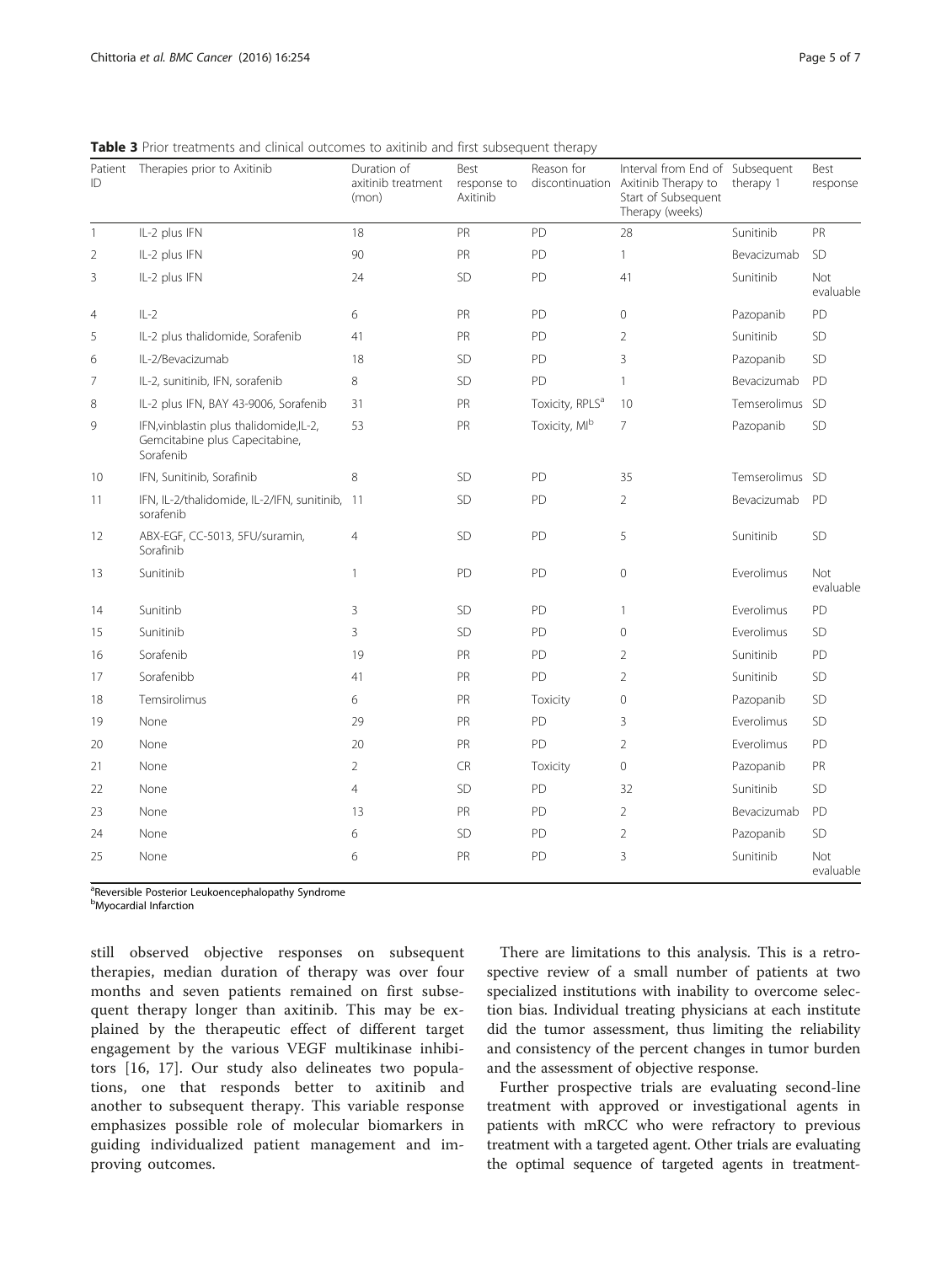<span id="page-5-0"></span>

naive patients with mRCC. Results of these trials may give us some insight into efficacy of sequenced VEGFR – TKIs and cross – resistance in metastatic renal cell carcinoma.

# Conclusion

Objective responses and stable disease is observed with post-axitinib targeted therapy, although efficacy is generally less than that seen with axitinib. Prospective studies will help us understand if prior response or resistance to axitinib predicts for clinical benefit to subsequent therapy. Variable patient response to drugs in the same class warrants prospective studies to validate role of predictive biomarkers in guiding individualized therapies and improving outcomes.

# Ethics approval and consent to participate Waived.

# Consent for publication

Non-applicable.

# Availability of data and materials

The dataset supporting the conclusions of this article is available at request from the corresponding author.

#### Abbreviations

MI: Myocardial Infarction; mRCC: metastatic renal cell carcinoma; ORR: overall response rate; OS: overall survival; PDGF: platelet derived growth factor; PFS: progression free survival; RCC: renal cell carcinoma; RECIST: response

evaluation criteria in solid tumors; RPLS: Reversible Posterior Leukoencephalopathy Syndrome; VEGF: vascular endothelial growth factor; VHL: von Hippel-Lindau.

#### Competing interests

EJ has received research funding from and acted as consultants for Pfizer, GlaxoSmithKline and Novartis. BR has received research funding from Pfizer and acted as consultant for Pfizer. NT has received research funding from and served on advisory board for Pfizer. LW has received honoraria from Pfizer. RD has acted as a consultant for Novartis. JG has received research funding from Pfizer, Novartis and Astellas and served on advisory board for Pfizer, GSK, Astellas and Aveo. NC, HH and PE have no conflicts of interest.

#### Authors' contributions

NC made substantial contribution to acquisition, analysis and interpretation of data, drafting and submission of the manuscript. HH contributed to design of the study, acquisition of the data and drafting of the manuscript. PE contributed to the design of the study and performed the statistical analysis. BR conceived the study, participated in its design and coordination and contributed to interpretation of the data and drafting of the manuscript. EJ, NT, LW, RD, JG participated in the design of the study, contributed to the interpretation of the data and drafting of the manuscript. All authors read and approved the final manuscript.

#### Acknowledgements

None.

# Funding

This study was conducted without any specific source of funding.

#### Author details

<sup>1</sup>Cleveland Clinic Taussig Cancer Center, 9500 Euclid Ave., Cleveland, OH USA. <sup>2</sup>University of Texas M. D. Anderson Cancer Center, Houston, TX, USA. <sup>3</sup>University of Virginia. 1240 Loo St. Charlotterville, VA, USA. <sup>4</sup>Veteran, Affaire University of Virginia, 1240 Lee St., Charlottesville, VA, USA. <sup>4</sup>Veteran Affairs Medical Center, 800 Irving Avenue, Syracuse, NY 13210, USA.

#### Received: 18 June 2015 Accepted: 15 March 2016 Published online: 29 March 2016

#### References

- Linehan WM, Srinivasan R, Schmidt LS. The genetic basis of kidney cancer: a metabolic disease. Nat Rev Urol. 2010;7(5):277–85.
- 2. Escudier B, Pluzanska A, Koralewski P, Ravaud A, Bracarda S, Szczylik C, Chevreau, M. Filipek, B. Melichar, E. Bajetta, V. Gorbunova, J.O. Bay, I. Bodrogi, A. Jagiello-Gruszfeld, and N. Moore. Bevacizumab plus interferon alfa-2a for treatment of metastatic renal cell carcinoma: a randomised, double-blind phase III trial. Lancet. 2007;370(9605):2103–11.
- 3. Escudier B, Eisen T, Stadler WM, Szczylik C, Oudard S, Siebels M, Negrier, C. Chevreau, E. Solska, A.A. Desai, F. Rolland, T. Demkow, T.E. Hutson, M. Gore, S. Freeman, B. Schwartz, M. Shan, R. Simantov, and R.M. Bukowski. Sorafenib in advanced clear-cell renal-cell carcinoma. N Engl J Med. 2007;356(2):125–34.
- 4. Motzer RJ, Hutson TE, Tomczak P, Michaelson MD, Bukowski RM, Rixe O, S. Oudard, S. Negrier, C. Szczylik, S.T. Kim, I. Chen, P.W. Bycott, C.M. Baum, and R.A. Figlin. Sunitinib versus interferon alfa in metastatic renal-cell carcinoma. N Engl J Med. 2007;356(2):115–24.
- 5. Rini BI, Halabi S, Rosenberg JE, Stadler WM, Vaena DA, Archer L, J.N. Atkins, J. Picus, P. Czaykowski, J. Dutcher, and E.J. Small. Phase III trial of bevacizumab plus interferon alfa versus interferon alfa monotherapy in patients with metastatic renal cell carcinoma: final results of CALGB 90206. J Clin Oncol. 2010;28(13):2137–43.
- 6. Sternberg CN, Davis ID, Mardiak J, Szczylik C, Lee E, Wagstaff J, C.H. Barrios, P. Salman, O.A. Gladkov, A. Kavina, J.J. Zarba, M. Chen, L. McCann, L. Pandite, D.F. Roychowdhury, and R.E. Hawkins. Pazopanib in locally advanced or metastatic renal cell carcinoma: results of a randomized phase III trial. J Clin Oncol. 2010; 28(6):1061–8.
- 7. Rini BI, Escudier B, Tomczak P, Kaprin A, Szczylik C, Hutson TE, M.D. Michaelson, V.A. Gorbunova, M.E. Gore, I.G. Rusakov, S. Negrier, Y.C. Ou, D. Castellano, H.Y. Lim, H. Uemura, J. Tarazi, D. Cella, C. Chen, B. Rosbrook, S. Kim, and R.J. Motzer. Comparative effectiveness of axitinib versus sorafenib in advanced renal cell carcinoma (AXIS): a randomised phase 3 trial. Lancet. 2011;378(9807):1931–9.